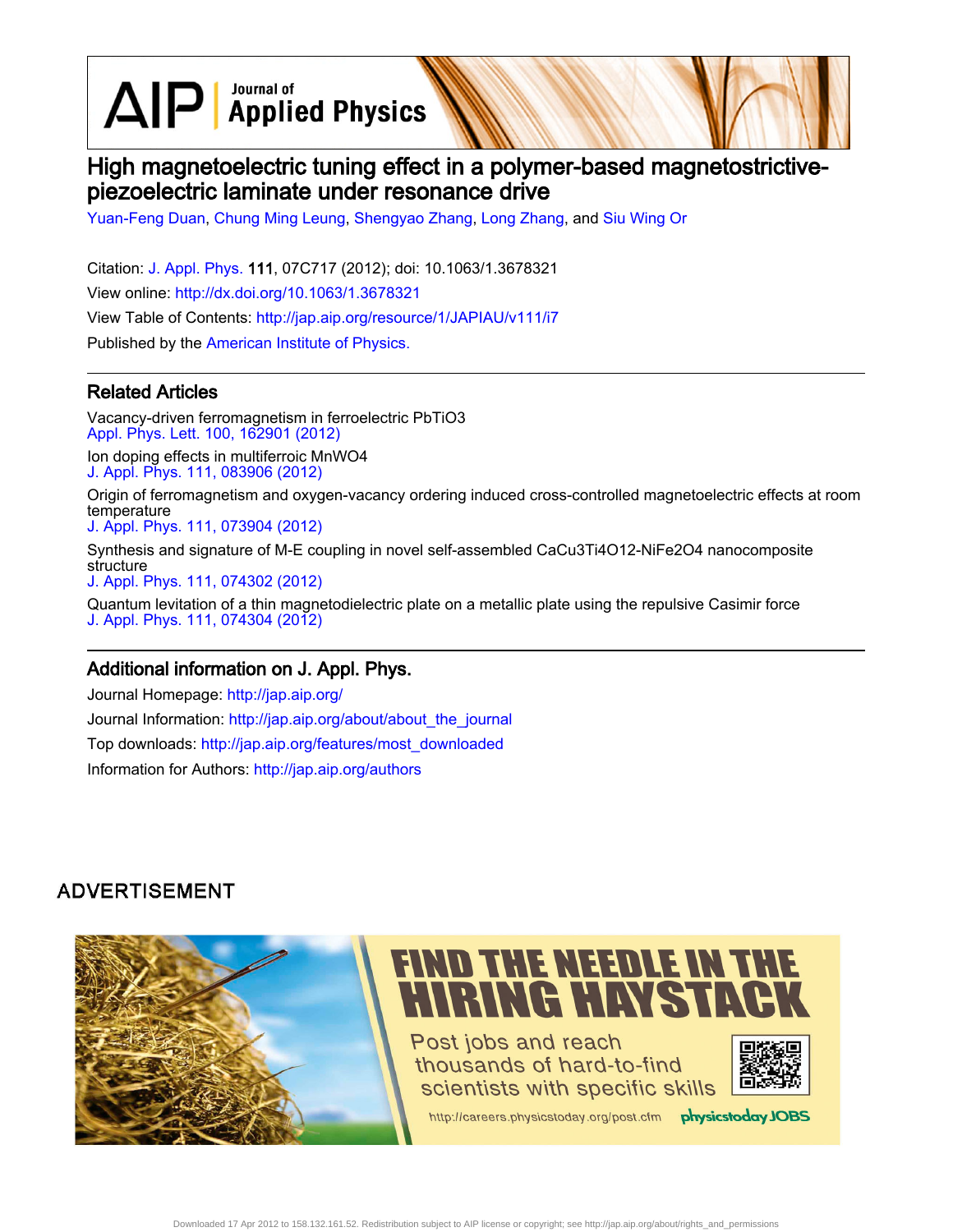## [High magnetoelectric tuning effect in a polymer-based](http://dx.doi.org/10.1063/1.3678321) [magnetostrictive-piezoelectric laminate under resonance drive](http://dx.doi.org/10.1063/1.3678321)

Yuan-Feng Duan, $^{1,2}$  Chung Ming Leung, $^2$  Shengyao Zhang, $^2$  Long Zhang, $^2$ and Siu Wing Or<sup>2,a)</sup>

<sup>1</sup>College of Civil Engineering and Architecture, Zhejiang University, Hangzhou, 310058, China  $^{2}$ Department of Electrical Engineering, The Hong Kong Polytechnic University, Hung Hom, Kowloon, Hong Kong

(Presented 3 November 2011; received 24 September 2011; accepted 28 November 2011; published online 9 March 2012)

A polymer-based magnetoelectric (ME) laminate was fabricated by sandwiching one layer of thickness-polarized, length-stretched polyvinylidene fluoride (PVDF) piezoelectric polymer between two layers of length-magnetized, epoxy-bonded  $Tb_{0.3}Dy_{0.7}Fe_{1.92}$  (Terfenol-D) pseudo-1–3 magnetostrictive particulate composite in the thickness direction, and its resonance ME effect was investigated, both experimentally and theoretically, as a function of magnetic bias field  $(H_{\text{Bias}})$ . The laminate showed a high ME voltage coefficient  $(\alpha_V)$  of 233 mV/Oe at the fundamental resonance frequency  $(f_r)$  of 60.6 kHz under a relatively low  $H_{\text{Bias}}$  of 0.6 kOe. By controlling  $H_{\text{Bias}}$ in the range of 0.02–1.5 kOe, nonlinear tunabilities as high as 1382 and 8.6% were achieved for  $\alpha_V$ and  $f_r$ , respectively, as a result of the reduced eddy-current losses and enhanced non-180 $^{\circ}$ domain-wall motion-induced *negative-* $\Delta E$  effect in the Terfenol-D composite layers as well as the increased compliance contribution from the PVDF polymer layer to allow the motion of non-180 $^{\circ}$ domain walls in the Terfenol-D composite layers. This improved resonance ME tuning effect, together with the durable and tailorable natures, makes the laminate great promise for developing into tunable ME devices.  $\odot$  2012 American Institute of Physics. [doi[:10.1063/1.3678321](http://dx.doi.org/10.1063/1.3678321)]

The magnetoelectric (ME) effect in materials has attracted much research attention in recent years. Laminated composites based on  $Tb_{0,3}Dy_{0,7}Fe_{1,92}$  (Terfenol-D) magnetostrictive alloy and  $0.7Pb(Mg_{1/3}Nb_{2/3})O_3-0.3PbTiO_3$  (PMN–PT) piezoelectric crystal have been a main focus because of their generally high extrinsic ME effect arisen from the mechanically mediated magnetostrictive and piezoelectric effects.<sup>[1,2](#page-3-0)</sup> When operating at resonance, these alloy-crystal-based laminates often yield an enhanced resonance ME effect of  $\sim$ 10 times higher in ME voltage coefficient  $(\alpha_V)$  compared to their nonresonance  $\alpha_V$ counterparts.<sup>2</sup> Recently, ME tuning has become a physically interesting and technologically important topic for realizing tunable ME devices. $1-4$  From the aspect of magnetically ME tuning, the highest tunable  $\alpha_V$  of  $\sim$ 10 times (i.e.,  $\alpha_V$  tunability of  $\sim$ 1000%) and tunable resonance frequency (f<sub>r</sub>) of  $\sim$ 2 kHz range (i.e.,  $f_r$  tunability of  $\sim 3\%$ ) in a magnetic bias field  $(H_{\text{Bias}})$  range of 0.02–0.8 kOe have been observed in the Terfe-nol-D/PMN–PT laminates.<sup>[2](#page-3-0)</sup>

In this paper, we report a high  $H_{\text{Bias}}$ -controllable nonlinear resonance ME tuning effect in a polymer-based ME laminate formed by a polyvinylidene fluoride (PVDF) piezoelectric polymer film and two epoxy-bonded Terfenol-D pseudo-1–3 magnetostrictive particulate composite plates. The use of Terfenol-D composite, instead of Terfenol-D alloy, is to alleviate its intrinsic weaknesses of high eddy-current losses at elevated frequencies, negligibly small *negative-* $\Delta E$ effect (or magnetomechanical tuning effect) caused by limited non-180° domain-wall motion under zero stress bias, and

mechanical brittleness. The adoption of the relatively compliant PVDF polymer, in place of PMN–PT crystals or Pb(Zr,  $Ti)O<sub>3</sub>$  (PZT) ceramics, not only relieves the elastic clamping effect on the Terfenol-D composite for best possibly exhibiting the built-in non-180° domain-wall motion, the large negative- $\Delta E$  effect, and hence the high ME tuning effect, but also improves the durability of the whole laminate.

Figure  $1(a)$  shows the schematic diagram of the proposed polymer-based ME laminate in the Cartesian coordinate system. Two Terfenol-D composite plates were bonded on a PVDF polymer film in the thickness direction using a silver-loaded epoxy adhesive. The Terfenol-D composite plates, which were prepared in house using Terfenol-D particles with randomly distributed sizes of  $10-300 \mu m$  and Spurr epoxy as the active and passive phases, respectively, had a cross-sectional area of  $12 \times 6$  mm<sup>2</sup>, a thickness of 1 mm, a particulate volume fraction of 0[.5](#page-3-0)1, and a magnetization  $(M)$  along the length direction.<sup>5</sup> The PVDF polymer film was commercially acquired to have the same cross-sectional area as the Terfenol-D composite plates, a different thickness of 0.1 mm, full-fired silver electrodes on the two major surfaces, a polarization (P) along the thickness direc-tion, and a mechanical stretch in the length direction.<sup>[6](#page-3-0)</sup>

The working principle of the polymer-based ME laminate in Fig.  $1(a)$  is as follows. An ac magnetic field  $(H_3)$ applied along the length direction of the laminate causes the two length-magnetized Terfenol-D composite plates to produce magnetostrictive strains in their length direction due to the magnetostrictive effect. Since the PVDF polymer film is mechanically bonded and sandwiched between the two Terfenol-D composite plates, these magnetostrictive strains subsequently stress the PVDF polymer film to generate

a)Author to whom correspondence should be addressed. Electronic mail: eeswor@polyu.edu.hk.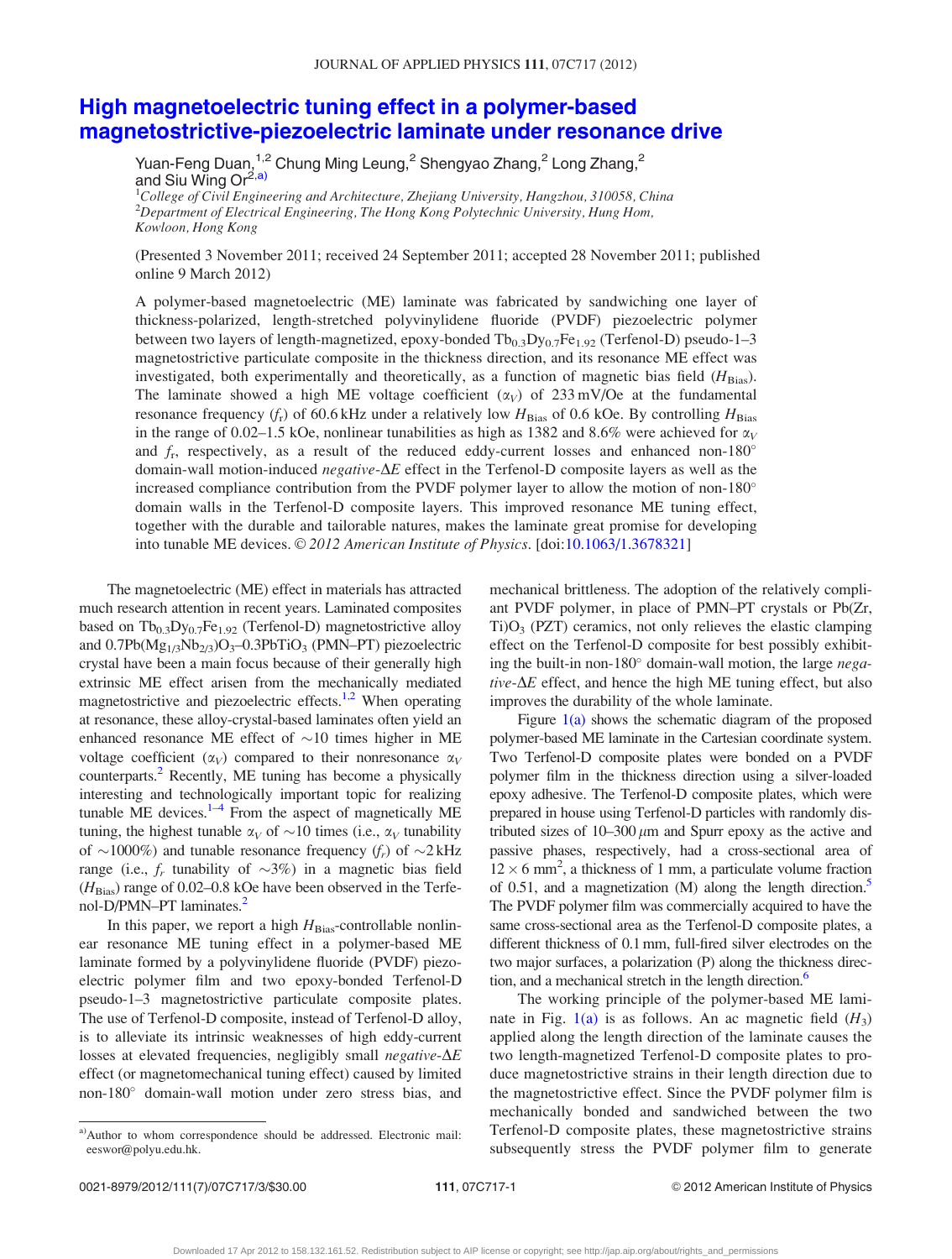<span id="page-2-0"></span>piezoelectric voltages  $(V_3)$  across its thickness owing to the piezoelectric effect. Using the equation of motion to couple the magnetostrictive and piezoelectric constitutive rela-tions,<sup>[7,8](#page-3-0)</sup> applying Newton's second law of motion to the laminate, $\frac{7}{7}$  taking free-free mechanical boundary conditions, $\frac{9}{7}$  $\frac{9}{7}$  $\frac{9}{7}$ considering mechanical losses, $^{10}$  $^{10}$  $^{10}$  and finding analogous elec-trical equivalent parameters,<sup>[9](#page-3-0)</sup> a dynamic magneto-elastoelectric equivalent circuit of the proposed laminate in Fig.  $1(a)$  was obtained and is shown in Fig.  $1(b)$ . The ME voltage coefficient  $(\alpha_V)$  of the laminate can be expressed as

$$
\alpha_V = \left| \frac{dV_3}{dH_3} \right| = \left| \frac{\varphi_m \varphi_p}{\varphi_p^2 + j\omega C_0 R + j\omega C_0 Z} \right|,\tag{1}
$$

$$
\varphi_{\rm m} = \frac{Ad_{33,m}}{s_{33}^H}, \varphi_{\rm p} = \frac{wd_{31,p}}{s_{11}^E}, C_0 = \frac{lwe_{33}^S}{t_{\rm p}},
$$
  

$$
R = \frac{\pi \sqrt{ns_{11}^E + (1-n)s_{33}^H\rho A}}{8Q_{mech}\sqrt{s_{11}^E s_{33}^H}},
$$
  

$$
Z = -\frac{1}{2}j\sqrt{\frac{np}{s_{33}^H} + \frac{(1-n)\rho}{s_{11}^E}A}\cot\left(\frac{kl}{2}\right),
$$

where  $\varphi_m$  and  $\varphi_p$  are the magnetoelastic and elastoelectric coupling coefficients, respectively;  $C_0$  is the clamped capacitance of the PVDF polymer film;  $R$  is the mechanical damping resistance of the laminate caused by internal frictions between material phases; and Z is the total mechanical impedance of the laminate. Other symbols have their usual meanings. The resonance frequency  $(f_r)$  can be written as

$$
f_{\rm r} = \sqrt{\frac{n}{S_{33}^H} + \frac{1-n}{S_{11}^E}}.\tag{2}
$$

Figures 2(a) and 2(b) plot the measured and calculated  $\alpha_V$ of the polymer-based ME laminate driven by an  $H_3$  of 1 Oe peak in the f range of 1-100 kHz under various  $H_{\text{Bias}}$  of 0.02–1.5 kOe, respectively. The  $\alpha_V$ –f curves in Fig. 2(b) were calculated based on Eq.  $(1)$ , with the material properties given in Fig.  $3(b)$  and Refs. [5](#page-3-0) and [6](#page-3-0) and the geometric parameters described in Fig. 1. It is clear that the measured and calculated  $\alpha_V$  agree reasonably well with each other for all  $H_{\text{Bias}}$  levels



FIG. 1. (Color online) (a) Schematic diagram of the proposed polymerbased ME laminate in the Cartesian coordinate system. (b) Dynamic magneto-elasto-electric equivalent circuit of the laminate.

with no remarkable frequency dispersion, except for the variations associated with the resonance frequency range of 50–70 kHz. The observation indicates that the eddy-current losses are insignificant in the laminate for  $f$  up to 100 kHz. Moreover, the largest resonance  $\alpha_V$  is found at a relatively low  $H_{\text{Bias}}$  level of 0.6 kOe for both measurement and calculation. In particular, the largest resonance  $\alpha_V$  is detected to be 233 mV/Oe at  $f_r = 60.6$  kHz by measurement and 228 mV/Oe at  $f_r = 60.9$  kHz by calculation. These resonance  $\alpha_V$  are  $\sim 20$ times larger than their nonresonance  $\alpha_V$  of  $\sim$ 12 mV/Oe. This resonance amplification of  $\alpha_V$  is even more significant compared to the best known alloy-crystal-based Terfenol-D/ PMN–PT laminates of  $\sim$ 10 times as a result of improved coupling between the Terfenol-D composite plates and the PVDF polymer film in our laminate.<sup>[2](#page-3-0)</sup> When  $H_{\text{Bias}}$  is reduced to 0.02 kOe, the measured and calculated resonance  $\alpha_V$  undergo a large reduction of  $\sim$ 15 times to 16 and 17 mV/Oe, respectively, while their corresponding  $f_r$  exhibit an up-shift of  $\sim$ 2 kHz to 62.5 and 62.2 kHz, respectively. At an elevated  $H_{\text{Bias}}$  level of 1.5 kOe, the measured and calculated resonance  $\alpha_V$  have  $\sim$ 1.2 times reduction to 193 and 204 mV/Oe, respectively, but their corresponding  $f_r$  exhibit a large up-shift of  $\sim$ 4 kHz to 65.7 kHz, respectively. The observations indicate that besides the presence of a high resonance ME effect in our laminate, there also exist an interestingly high  $H_{\text{Bias}}$ -controllable nonlinear resonance ME tuning effect in the laminate.

Figure  $3(a)$  shows the comparison between the measured and calculated resonance  $\alpha_V$  and  $f_r$  as a function of  $H_{\text{Bias}}$ . To enable a quantitative description of the  $H_{\text{Bias}}$ -controllable nonlinear resonance ME tuning effect in Fig. 2, the tunability



FIG. 2. (Color online) (a) Measured and (b) calculated  $\alpha_V$  of the polymerbased ME laminate driven by an  $H_3$  of 1 Oe peak in the f range of 1–100 kHz under various  $H_{\text{Bias}}$  of 0.02–1.5 kOe.